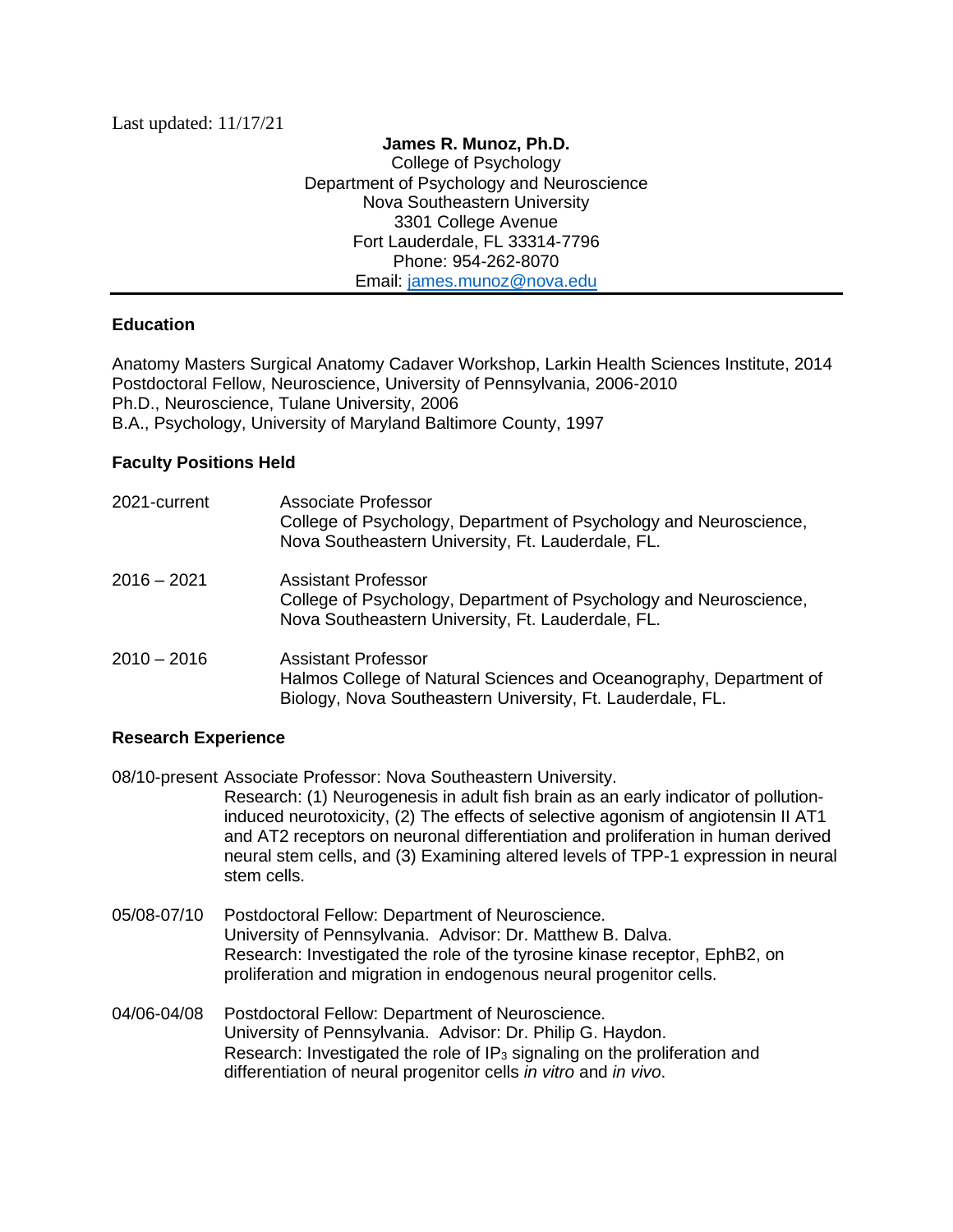- 08/00-04/06 Graduate Student: Neuroscience Program, Center for Gene Therapy. Tulane University. Advisor: Dr. Darwin J. Prockop. Research: (1) Examined neurotrophic factor secretion from mesenchymal stem cells *in vitro* and following implantation into the hippocampus of mice, (2) Examined the interaction between implanted mesenchymal stem cells and endogenous neural stem cells in the hippocampus of mice, and (3) Isolated and characterized a novel p75NTR expressing stem cell *in vitro* and following implantation into the hippocampus of mice. (4) Examined erythropoietin expression during hypoxia in hippocampal slices.
- 08/98-06/00 Graduate Student: Department of Psychology. Florida Atlantic University. Advisor: Dr. David L. Wolgin. Research: Examined the role of instrumental learning in tolerance to cathinone hypophagia.
- 03/97-08/98 Research Assistant: Gerontology Research Center, Lab of Cellular and Molecular Biology, Molecular Physiology and Genetics Section. N.I.A., N.I.H. Advisor: Dr. Donald K. Ingram. Research: (1) Examined dopamine-induced DNA damage and apoptosis on striatal neurons, (2) Examined the involvement of dopamine D2 receptor in complex maze learning and acetylcholine release in ventral hippocampus, and (3) Examined age related sensitivity to increased brain and plasma TNF-alpha levels.

## **Teaching Experience**

08/10-present Associate Professor: Nova Southeastern University. Introduction to Behavioral Neuroscience/Lab (NEUR 2500) Neuroanatomy (NEUR 2600) Methods in Behavioral Neuroscience/Lab (NEUR 2700) Developmental Neuroscience (NEUR 3100) Behavioral Neuroscience (NEUR 5100) Neurobiology of Disease (NEUR 4100) Neurobiology (BIOL 4200) Anatomy and Physiology I/Lab (BIOL 3320) Anatomy and Physiology II/Lab (BIOL 3330) Cell and Molecular Biology (BIOL 4340) Directed Independent Study (BIOL 4990 and NEUR 4990) Honors Reading Seminar: Kurt Vonnegut Jr. (HONR 1510L)

01/09-04/09 Visiting Scholar: Department of Biology, Lincoln University. Molecular Basis of Human Disease (Bio 495). Course Description: The course was designed to (1) highlight the impact of basic science on medicine, and (2) introduce students to several biomedical disciplines as they relate to the origin, pathology, and treatment of human disease.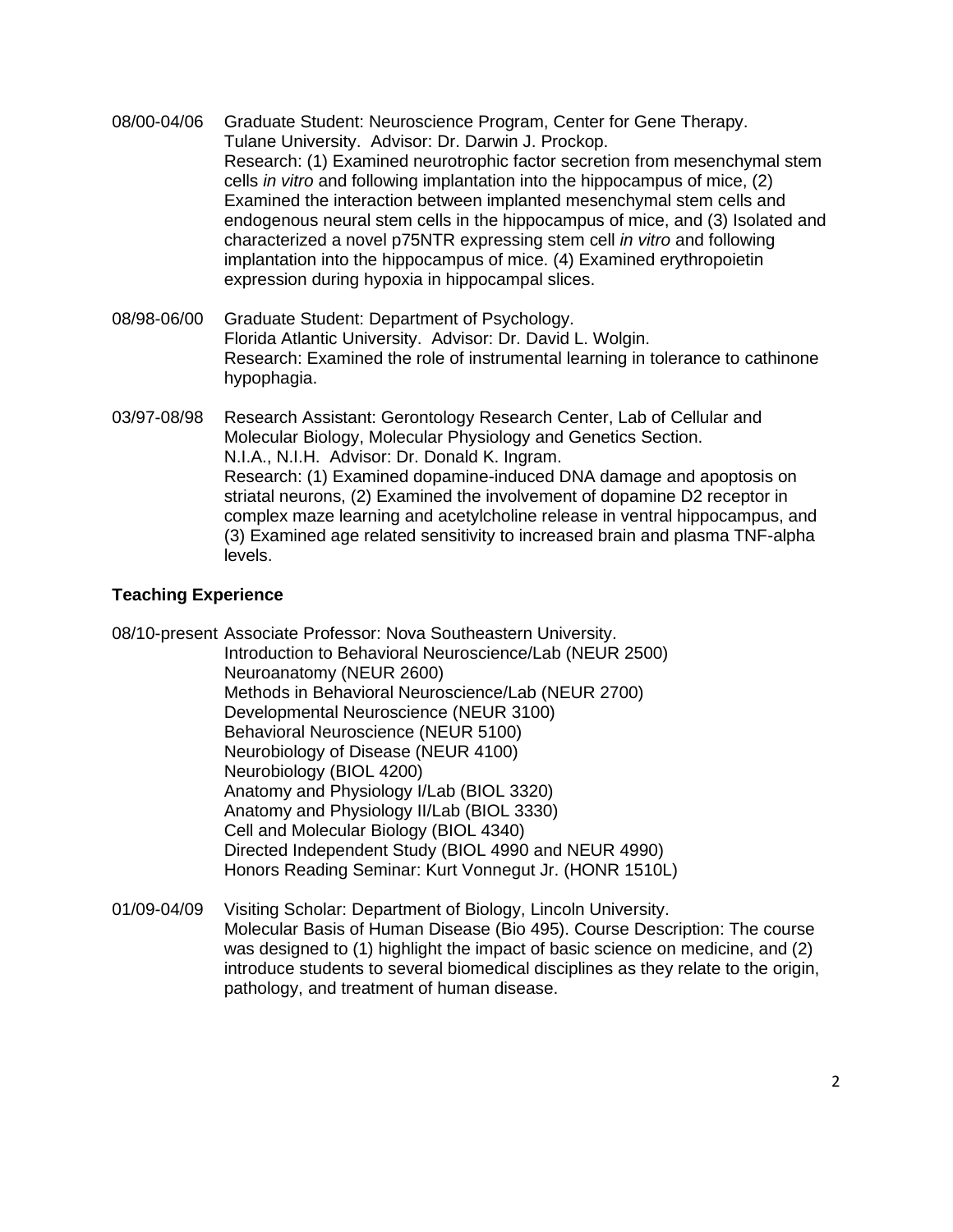- 09/08-05/09 Visiting Scholar: Department of Biology, Rutgers-Camden, The State University of New Jersey.
	- (1) General Biology (BIO 101). Course Description: The course was designed to introduce students to biological topics in: The cell, animal diversity, and animal form and function.
	- (2) Molecular Basis of Human Disease (BIO 496/596). Course Description: The course was designed to (1) highlight the impact of basic science on medicine, and (2) introduce students to several biomedical disciplines as they relate to the origin, pathology, and treatment of human disease.
- 01/08-04/08 Visiting Assistant Professor: Department of Biology, Haverford College. Laboratory in Biochemistry and Molecular Biology (BIOLH300/CHEMH300). Course Description: The course introduced students to the application of modern experimental approaches in the study of biological questions. Detailed instruction was accomplished through the use of various techniques to address studentderived hypotheses based on the co-culturing of astrocytes with neural progenitor cells, such as cell culture, RNA and protein isolation, RT-PCR, Western blot, cell labeling, immunofluorescence, and ELISA.
- 02/07-05/08 Scienteer: iPRAXIS (NSF funded organization to foster and develop interest in science. Developed curricula, trained students and scienteers, and mentored middle and high school students).
- 09/07-12/07 Course Instructor: Department of Neuroscience. University of Pennsylvania. Neuroscience in Practice (INSC 572). Imaging section. Detailed instruction in confocal microscopy was accomplished through the use of specimens, microscopy, and audio/visual aides.
- 01/01-05/01 Graduate Student: Neuroscience Program. Advanced Neuroanatomy (ANAT 719). Course Description: The course was designed to teach students anatomical structures as applied to function and the deficits resulting from neurological disorders. Detailed instruction in human and rodent neuroanatomy was accomplished through the use of specimens, microscopy, and audio/visual aids.
- 08/98-12/98 Teaching Assistant: Department of Psychology. Research Methods in Psychology (PSY 3213). Course Description: The course was designed to teach students the basic principles of scientific psychology and how to write research papers according to the current guidelines of the American Psychological Association.

## **Grants and Fellowships**

| Department of Education Subcontract<br>\$40,000, P031c160143 (P.I. Belmont: NSU P.I. Tartar)<br>STEM EnginE (Educate, Intern and Employ) Research mentor. | 05/2017-05/2020   |
|-----------------------------------------------------------------------------------------------------------------------------------------------------------|-------------------|
| N.S.U.'s President's Faculty and Research Development Grant                                                                                               | 07/01/17-06/30/18 |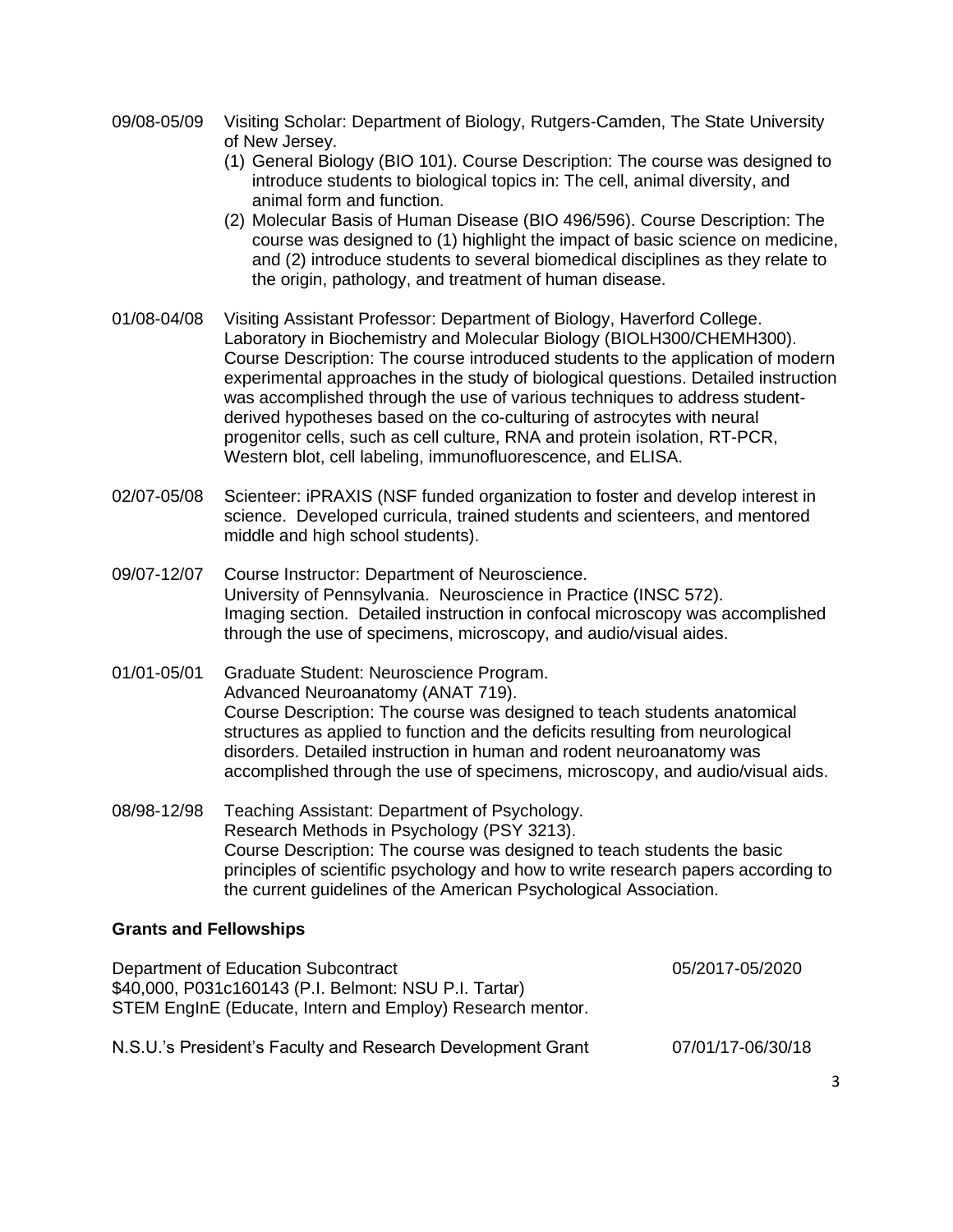\$10,000.

PFRDG: The goal of this proposal is to examine the effects of angiotensin II and dopamine 4 receptor interaction in neurons from ADHD rats.

N.S.U.'s President's Faculty and Research Development Grant 07/01/17-06/30/18 \$10,000. PFRDG: The goal of this proposal is to examine how redox-based epigenetic changes contribute to defining neuronal stem cell fate President's ExEL Fund 07/01/17-06/30/18 \$2,547.00 (Co-PI) Genetic Investigations for Undergraduate Studies Department of Defense Equipment Grant 2014-2015 \$489,902., W911NF-14-1-0070 (Contributor, PI: Dr. Robert Smith) The goal this proposal was to acquire equipment to be used to advance research, teaching, and outreach. N.S.U.'s President's Faculty and Research Development Grant 07/01/14-06/30/15 \$10,000. PFRDG: The goal of this proposal is to examine the effects of selective agonism of angiotensin II AT1 and AT2 receptors on neuronal differentiation and proliferation in human derived neural stem cells. Farquhar College of Arts and Sciences Dean's Mini-Grant 10/10/13-10/09/14 \$1,500. Dean's Mini-Grant: The goal of this proposal is to examine the effects of learning and memory and neurogenesis in the common octopus (*Octopus Vulgaris*). Several strategies are being used to examine the proliferation, migration, integration, and cell death of neural stem/progenitor cells including EdU incorporation assays, immunofluorescence, TUNEL assays, Western blotting, and microscopy to examine concomitant changes in neurogenesis and learning and memory. Preliminary data demonstrate the first evidence of neurogenesis in the octopus. N.S.U.'s President's Faculty and Research Development Grant 07/01/13-06/30/14 \$10,000. PFRDG: The goal of this proposal was to examine factors that regulate neurogenesis in the adult Mayan Cichlid brain. Several strategies were used to examine the proliferation, migration, integration and cell death of neural stem/progenitor cells including EdU incorporation assays, immunofluorescence, TUNEL assays, Western blotting, and microscopy to identify the vascular niche and migratory routes of neural stem/progenitor cells. Preliminary data demonstrate neural

Beta Beta Beta Research Foundation Award 10/20/12-10/20/13 \$750.

progenitor cells migrate along blood vessels prior to undergoing maturation.

Beta Beta Beta Biological Society Research Foundation Award: The goal of this proposal was to establish a model of neurogenesis using the adult Mayan Cichlid fish brain. Several strategies were used to examine the birth, migration, maturation, and cell death of new brain cells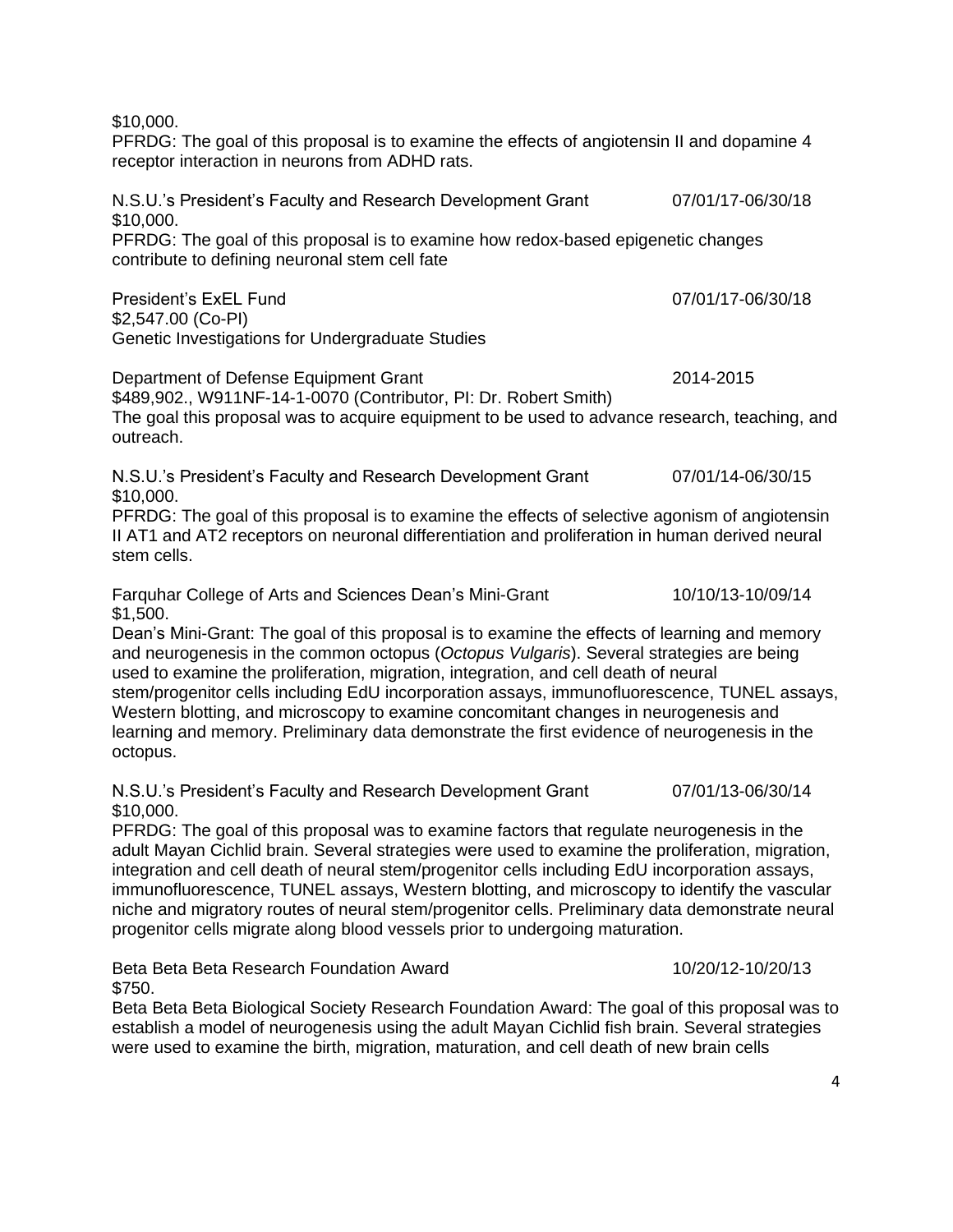including EdU incorporation assays, immunofluorescence, and microscopy. Results demonstrated neurogenesis occurs in multiple brain regions. Ongoing studies are quantifying the cell-cycle kinetics and rates of migration, integration, cell-type specific maturation, and cell death across the various neurogenic regions.

Farquhar College of Arts and Sciences Dean's Mini-Grant 10/10/12-10/09/13 \$1,500.

Dean's Mini-Grant: The goal of this proposal was to examine neurogenesis in the adult Mayan Cichlid brain. Several strategies were used to examine the proliferation, migration, integration and cell death of neural stem/progenitor cells including EdU incorporation assays, immunofluorescence, TUNEL assays, Western blotting, and microscopy to identify the vascular niche and migratory routes of neural stem/progenitor cells. Preliminary data demonstrate multiple neurogenic nuclei in the adult brain.

#### Alavi-Dabiri Postdoctoral Fellowship Award 07/01/09-06/30/10 \$6,500.

Abass Alavi Endowed Postdoctoral Fellowship: The goal of this proposal was to test the hypothesis that disrupting EphB2/ephrin-B signaling alters migration of adult neural progenitor cells. Several strategies were used to examine the role of EphB2/ephrin-B signaling on the migration of neural progenitor cells including shRNA-mediated knockdown of EphB2, EphB2 knockout mice, Cre/lox-mediated knockout of ephrin-B1, and shRNA-mediated knockdown of ephrin-B2. Immunofluorescence, Western blotting, and BrdU incorporation assays were used to assess the effects of disrupted EphB2/ephrin-B expression *in vitro* and *in vivo*. Preliminary data demonstrate a role for EphB/ephrin-B interactions in the directed migration of progenitors and suggest that cell-to-cell interactions between progenitors and ensheathing astrocytes are critical for proper migration.

#### T-32 NIH/NINDS Postdoctoral Award 05/01/07-04/31/10

#### Training Program in Neurodevelopmental Disabilities: The goal of this proposal was to test the hypothesis that  $IP_3$ , a critical second messenger, regulates neural progenitor cell (NPC) proliferation, differentiation, and survival *in vitro* and *in vivo*, as well as following transplantation into the nervous system. Several strategies were used to examine  $IP_3$ -mediated regulation of NPC fate including membrane-permeant  $IP_3$  analogs, pharmacological inhibition of the IP<sub>3</sub> receptor, and overexpression of IP<sub>3</sub> 5-phosphatase. Immunofluorescence, calcium imaging, and 2-photon *in vivo* imaging were used to assess functional changes *in vitro* and integration *in vivo* following transplantation into the central nervous system. Results demonstrated that (1) attenuation of IP<sub>3</sub> signaling inhibited cell proliferation without inducing cell death,  $(2)$ overexpression of IP<sup>3</sup> 5-phosphatase promoted differentiation of NPCs into astrocytes *in vitro* and *in vivo*, (3) NPCs functionally engrafted and expressed neural markers following implantation into the central nervous system of mice.

#### HHMI Postdoctoral Teaching Fellowship 01/20/08-03/02/08

Haverford College Teaching Fellowship Award. The goal of this fellowship was to develop and implement a laboratory course in biochemistry and molecular biology using modern experimental approaches in the study of interesting biological questions. To advance the clinical utility of stem cells and our understanding of how immature transplanted cells would develop in the mature brain, I developed a module that focused on examining the ability of mouse postnatal cortical astrocytes to influence the development of cortical neural progenitor cells.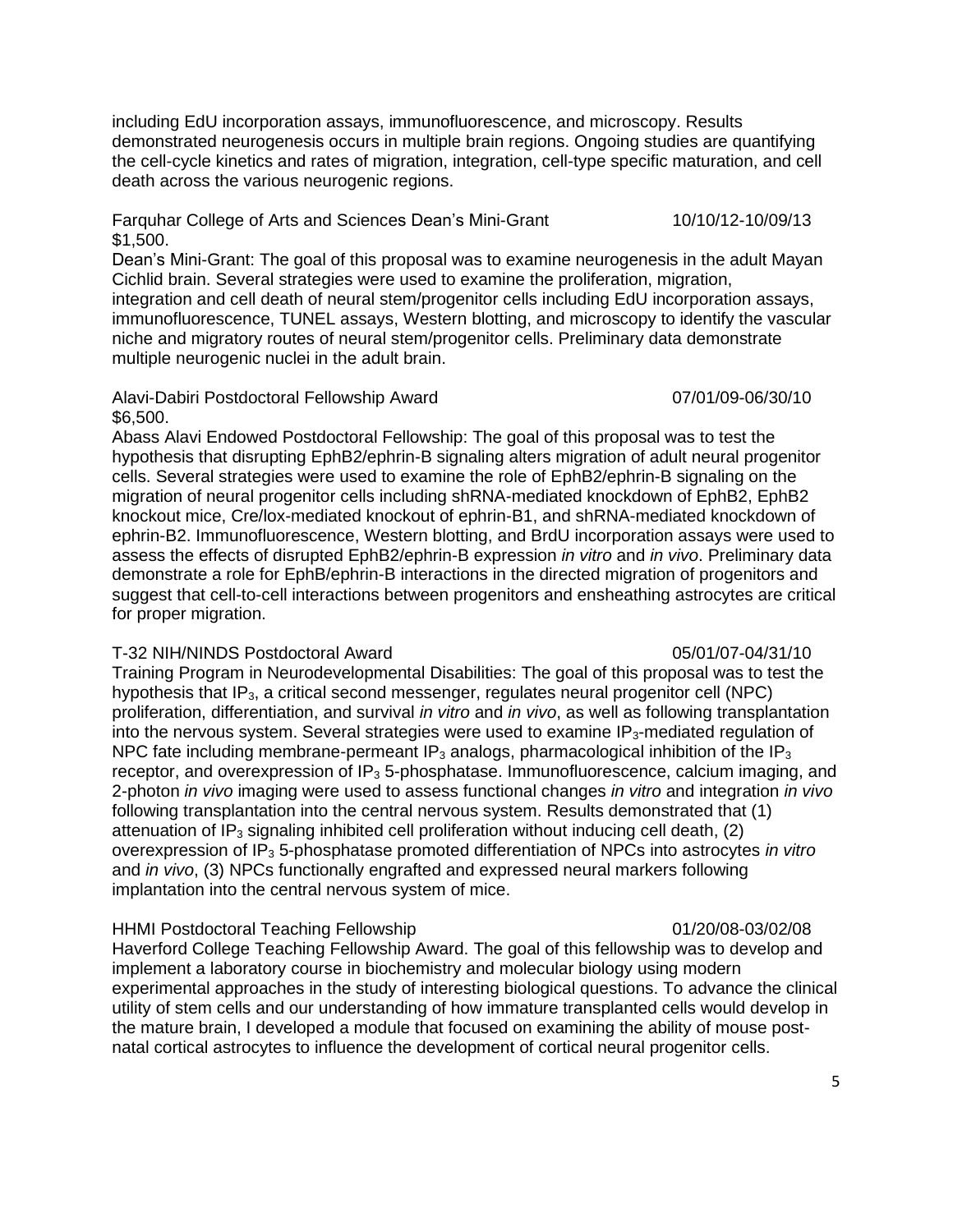Louisiana Board of Regents Fellowship 2000-06/04 Regents predoctoral scholarship.

## **Grant applications**

6/21: National Science Foundation Racial Equity Grant Program (P.I.: Dr. Meline Kevorkian) 8/21: National Science Foundation IUSE: HSI Program (P.I.: Dr. Meline Kevorkian)

## **Awards and Honors**

Travel Award, American Junior Academy of Science and AAAS meeting, 2015. Beta Beta Beta Biological Society Research Foundation Award, 2012. Interviewed by *Science* magazine for being the first postdoctoral fellow to complete the N.I.H. IRACDA program at the University of Pennsylvania, 2012 Recognized as a Faculty Mentor at the Leadership Roundtable Scholars Reception, N.S.U., 2011. Alavi-Dabiri Postdoctoral Fellowship Award, 2009 Selected for Building Future Faculty Program at North Carolina State University, 2009. Penn-PORT Teaching and Research Fellowship, Univ. of Pennsylvania Institutional Research and Academic Career Development Award, 2008. HHMI Postdoctoral Teaching Fellowship, Haverford College, 2008. Training Program in Neurodevelopmental Disabilities Award, 2007. Feature Article for Neuroscience, PNAS, 102(50), 18171-6. Travel Award, International Society for Cellular Therapy, 2005. Gene Therapy Research Award, 2005. Louisiana Board of Regents Fellowship, 2000-2004. Travel Award, American Society for Neural Transplantation and Repair, 2003. Honorary Membership, American Society for Neural Transplantation and Repair, 2003.

Predoctoral N.I.H. Intramural Research Award, 1997-98.

# **Committee Service**

| 2021-current                                                                      |
|-----------------------------------------------------------------------------------|
| 2021-current                                                                      |
| 2021-current                                                                      |
| 2020-2021                                                                         |
| 2019-2021                                                                         |
| 2019                                                                              |
| 2018                                                                              |
| 2018                                                                              |
| 2018                                                                              |
| 2017-current                                                                      |
| 2017                                                                              |
| 2015-current                                                                      |
| Human Anatomy and Physiology Society Southern Regional Conference Committee, 2016 |
| 2016                                                                              |
| 2012-2019                                                                         |
|                                                                                   |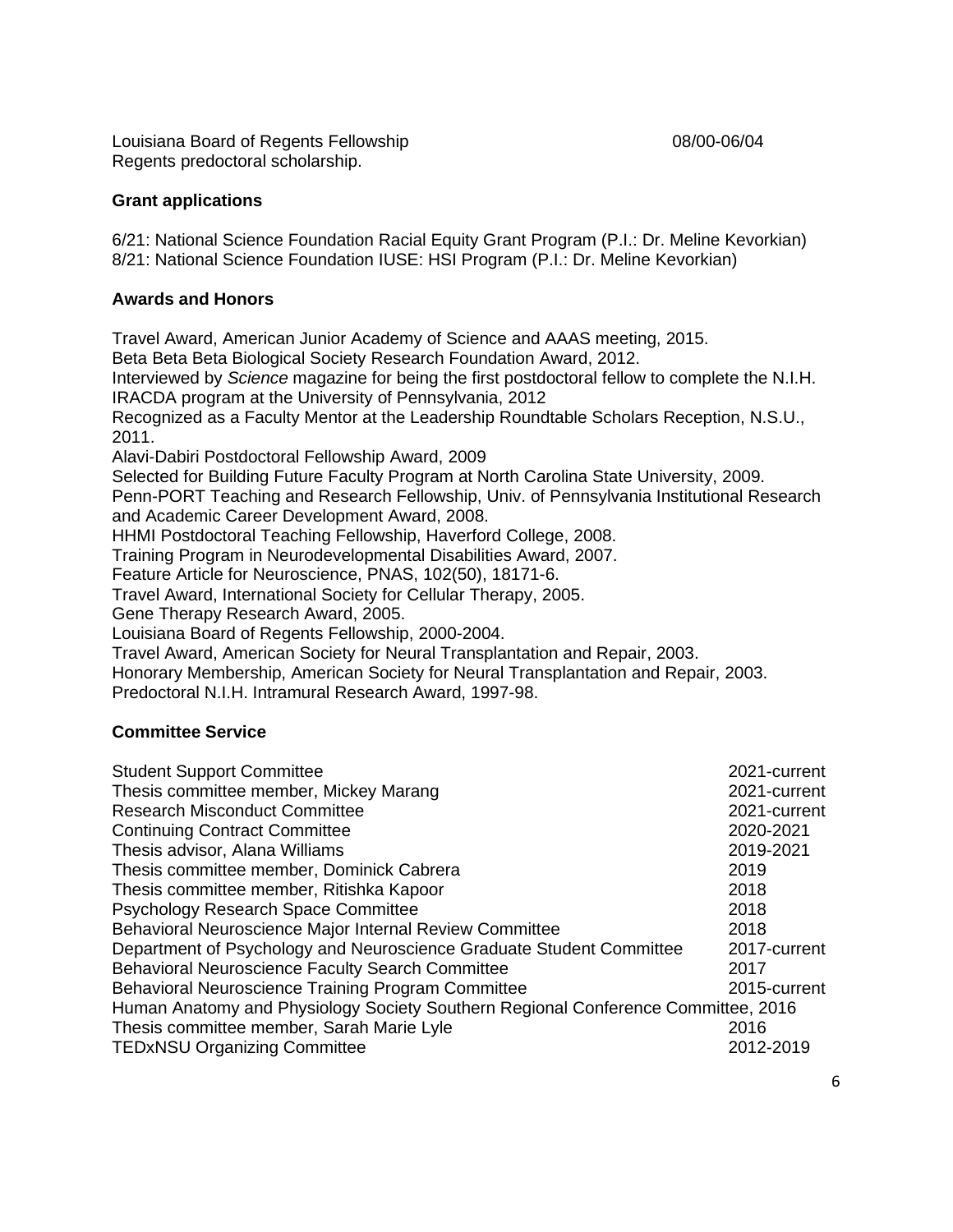Biology Faculty Search Committee 2012-13, 2015 Biology Curriculum Committee 2010-2016 Brain Awareness Committee 2010-current

**Other Scholarship**

| <b>Mindful Club Advisor</b>                                            | 2021-current       |
|------------------------------------------------------------------------|--------------------|
| National Alzheimer's Buddies Advisor                                   | 2021-current       |
| American STEM Institute, Technical Review Board Member                 | 2018-current       |
| Developmental Disabilities workshop, Instructor: Dr. Tyler Reimschisel | 2016               |
| Narcolepsy workshop, Instructors: Dr. Julie Flygare and Jose Ray       | 2015               |
| Neuroscience Club Faculty Advisor                                      | 2018-current       |
| Pre-Physician Assistant Faculty Advisor                                | 2013-current       |
| Delta Epsilon Mu, Inc. - Alpha Xi Chapter                              | 2017-current       |
| NSU Aim-High Summer Camp Instructor                                    | 2016-current       |
| College of Psychology Behavioral Neuroscience Camp                     | 2013, 2016-current |
| NSU Undergraduate Student Symposium Judge                              | 2018               |
| NSU Undergraduate Student Symposium Faculty Advisor                    | 2012-2016          |
| Beta Beta Beta Biological Society Research Foundation Faculty Advisor  | 2012-2015          |
| <b>Science Alive Volunteer</b>                                         | 2011-16            |
|                                                                        |                    |

## **Memberships**

| International Behavioral Neuroscience Society          | 2020-current |
|--------------------------------------------------------|--------------|
| Human Anatomy and Physiology Society                   | 2017-2021    |
| Psi Chi National Honor Society                         | 1998-current |
| Society for Neuroscience                               | 1999-current |
| Beta Beta Beta Biological Honors Society               | 2012-current |
| American Society for Neural Transplantation and Repair | 2003-2010    |
| Society for Developmental Biology                      | 2008-2010    |

## **Skills and Techniques**

Laboratory: Isolation and purification of mesenchymal stem cells, neural stem cells, astrocytes, and neurons, cell culture, calcium imaging, siRNA/shRNA transfection/transduction, EdU and BrdU incorporation assays, stereotaxic surgery, cannulation techniques (intracranial, intraoral), perfusions, cryostat and microtome sectioning, histology, confocal microscopy, 2-photon microscopy, RNA/DNA/Protein isolation, PCR, RT-PCR, real-time RT-PCR, Western blotting, ELISAs, TUNEL, and CRISPR assays.

Computer: Microsoft Word, Excel, Powerpoint, Adobe Photoshop, ImageJ and MetaMorph. Languages: English and moderate Spanish (spoken fair, comprehension excellent).

## **Peer Reviewer**

Frontiers in Neuroscience Neurochemistry International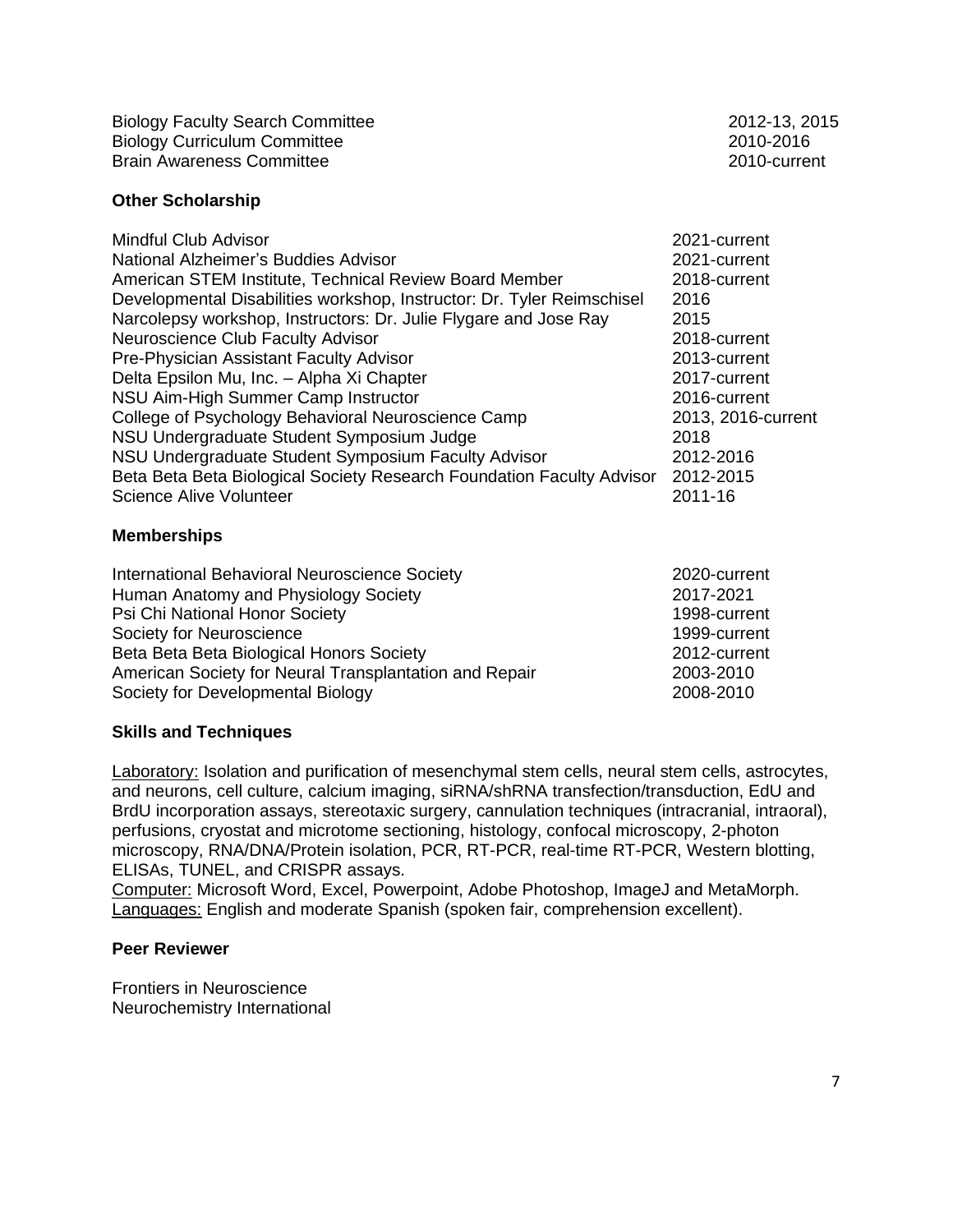# **Presentations**

| 11/20 | "Examining enzyme replacement therapy using a human neural progenitor cell<br>model of CLN2 disease," Department of Psychology and Psi Chi Society, Florida<br>Atlantic University, Boca Raton, Florida.                |
|-------|-------------------------------------------------------------------------------------------------------------------------------------------------------------------------------------------------------------------------|
| 11/20 | "Examining enzyme replacement therapy using a human neural progenitor cell<br>model of CLN2 disease." Student Research Society, NSU Florida.                                                                            |
| 6/20  | Webinar: Psychology and Counseling Careers. NSU College of Psychology,<br>Webinar: Psychology and Counseling Careers - YouTube.                                                                                         |
| 5/19  | Panelist for Diversity in Science, Hosted by the Children's Hospital of<br>Philadelphia and the University of Pennsylvania CHOP Postdocs for Diversity in<br>Science and Penn PORT program, Philadelphia, Pennsylvania. |
| 5/19  | "Teaching neuroanatomy through clinical cases." Human Anatomy and<br>Physiology National Conference, Portland, Oregon.                                                                                                  |
| 6/17  | "The history and promise of neuroscience." Human Anatomy and Physiology<br>National Conference, Salt Lake City, Utah.                                                                                                   |
| 10/16 | Keynote speaker: "The history and promise of neuroscience." Human Anatomy<br>and Physiology Society Regional Meeting.                                                                                                   |
| 2/15  | "Current topics in neural stem cell research." Miami Dade College<br><b>STEMversations Series.</b>                                                                                                                      |
| 2/14  | "The effects of selective agonism of angiotensin II AT1 and AT2 receptors on<br>neuronal differentiation and proliferation in human derived neural stem cells."<br>Florida International University.                    |
| 10/13 | "Neurogenesis in the adult brain of the Mayan Cichlid and Octopus Vulgaris,"<br>Chemistry Club Science Week, Nova Southeastern University, Ft. Lauderdale,<br>FL.                                                       |
| 6/12  | Speaker/Panelist, 2012 National Institutional Research and Academic Career<br>Development Award Conference, University of Pennsylvania.                                                                                 |
| 5/12  | "Neurogenesis in adult fish brain as an early indicator of pollution-induced<br>neurotoxicity," Enterprise Development Corporation BioTech: 11 <sup>th</sup> Annual Life<br>Science Conference.                         |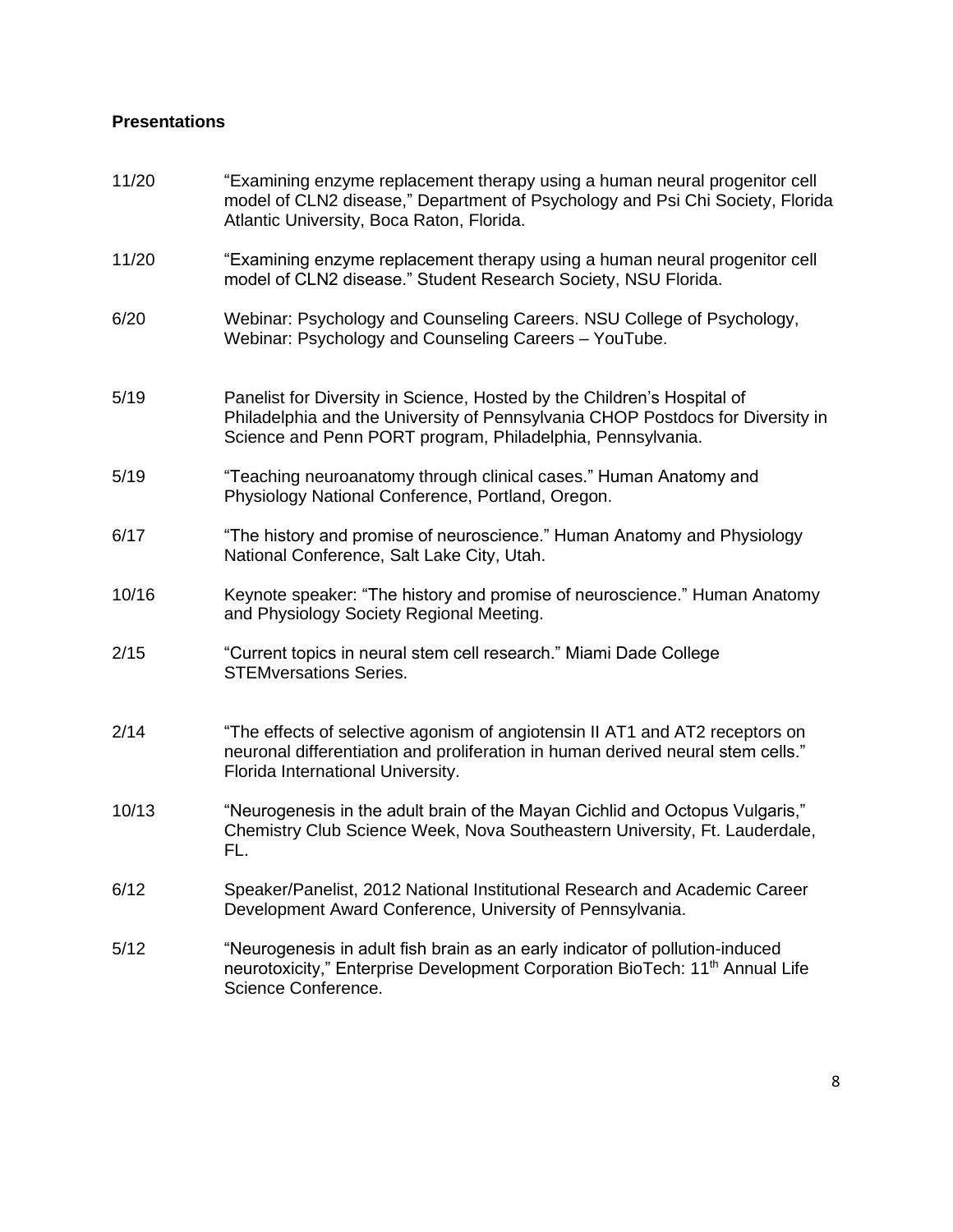| 4/12  | "Establishing a model of neurogenesis in the Mayan Cichlid," 11 <sup>th</sup> Annual<br>Undergraduate Student Symposium, Nova Southeastern University, Ft.<br>Lauderdale, FL.           |
|-------|-----------------------------------------------------------------------------------------------------------------------------------------------------------------------------------------|
| 3/12  | "Brains on my mind," TEDxNSU: The Inspiring Brain, Nova Southeastern<br>University, Ft. Lauderdale, FL. http://www.youtube.com/watch?v=8FXWuvZ49p4                                      |
| 10/11 | "Creating a Model of Neurogenesis in Fish as an Early Indicator of Neurotoxicity,"<br>Chemistry Club, Nova Southeastern University, Ft. Lauderdale, FL.                                 |
| 10/11 | "Understanding the Admissions Process for Post-Baccalaureate Programs,<br>Medical School, and Graduate School," MAPS Club, Nova Southeastern<br>University, Ft. Lauderdale, FL.         |
| 9/11  | "Understanding the Admissions Process for Post-Baccalaureate Programs,<br>Medical School, and Graduate School," Neuroscience Club, Nova Southeastern<br>University, Ft. Lauderdale, FL. |
| 11/10 | "The Effects of Sleep Deprivation on Learning and Memory," Neuroscience Club,<br>Nova Southeastern University, Ft. Lauderdale, FL.                                                      |
| 03/10 | "Harnessing the Power of Stem Cells to Treat Diseases of the Brain," Brain<br>Awareness Week Lecture Series, Nova Southeastern University, Ft. Lauderdale,<br>FL.                       |
| 07/09 | "Disruption of EphB2/ephrin-B signaling alters migration of neural progenitor<br>cells." Department of Biology, Haverford College, Haverford, PA.                                       |
| 04/08 | "IP <sub>3</sub> signaling regulates the proliferation and differentiation of cortical neural<br>progenitor cells." Department of Biology, Rutgers-Camden, Camden, NJ.                  |
| 04/08 | "Cortical astrocytes regulate the differentiation of cortical neural progenitor cells."<br>Department of Biology, Rutgers-Camden, Camden, NJ.                                           |
| 02/08 | "IP <sub>3</sub> signaling regulates the proliferation and differentiation of cortical neural<br>progenitor cells." Department of Biology, Haverford College, Haverford, PA.            |

## **Poster Presentations**

Alana M. Williams, Aisha Y. Abdool\*, Diane-Marie Brache-Smith\* Johleen Seedansingh\*, James R. Munoz (2020). Examining enzyme replacement therapy for CLN2 disease using human neural progenitor cells, International Behavioral Neuroscience Society, Online Poster Session due to COVID-19, August 2020 (\* denotes undergraduate student)

Diane-Marie Brache-Smith\*, Alana M. Williams, Aisha Y. Abdool\*, James R. Munoz (2020). Examining enzyme replacement therapy using a human neural progenitor cell model of CLN2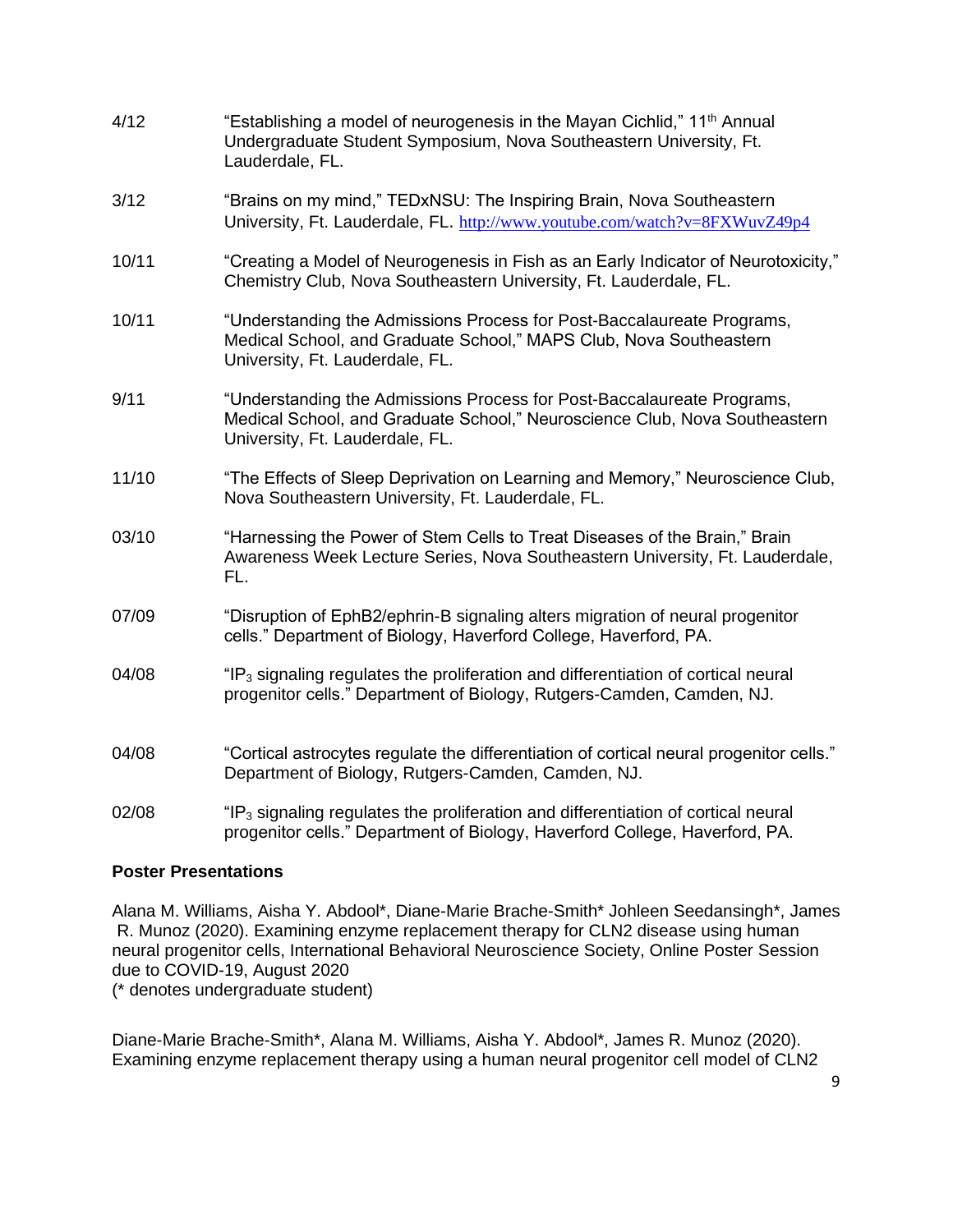Disease, FIU McNair Research Conference, Miami, Florida, November 2020 (\* denotes undergraduate student)

Diane-Marie Brache-Smith\*, Alana M. Williams, Aisha Y. Abdool\*, James R. Munoz (2020). Examining enzyme replacement therapy using a human neural progenitor cell model of CLN2 Disease, School of Science Research Symposium, Miami, Florida, October 2020 (\* denotes undergraduate student)

Alana M. Williams, Aisha Y. Abdool\*, Diane-Marie Brache-Smith\*, James R. Munoz (2020). Effects of altered TPP-1 expression in human neural progenitor cells, International Behavioral Neuroscience Society, Online Poster Session due to COVID-19, August 2020 (\* denotes undergraduate student)

Malagon, S\*., Speth, R.C., Munoz, J.R. (2019). Selective stimulation of angiotensin II receptor subtype AT1 and AT2 alters neural progenitor cell morphology and reduces neuroblast differentiation, 8<sup>th</sup> Annual School of Science STEM Research Symposium, Miami, Florida, September 2019

(\* denotes undergraduate student)

Jessica Garcia\*, Weston He\*, James R. Munoz. (2017). Examining the role of blood vessels in neural progenitor cell migration, Association of Southeastern Biologists Conference, Montgomery, Alabama.

(\* denotes undergraduate student)

Jessica Garcia\*, Weston He\*, James R. Munoz. (2016). Examining the role of blood vessels in neural progenitor cell migration, STEM Research Symposium, MDC School of Science, Miami, FL.

(\* denotes undergraduate student)

Leena Couling, Nadia Siddiqi\*, James R. Munoz, and Robert C. Speth. (2016). Alterations in doublecortin expression in human neural stem cells in response to angiotensinergic stimulation in proliferation and differentiation conditions, Experimental Biology, April 2-6, San Diego. (\* denotes undergraduate student)

Nadia Siddiqi\*, Leena Couling, James R. Munoz, and Robert C. Speth. (2016). Increased proliferation of human neural stem cells following selective agonism of angiotensin II AT1 receptor. Life Sciences South Florida STEM Undergraduate Research Symposium. (\* denotes undergraduate student)

Leena Couling, Nadia Siddiqi\*, James R. Munoz, and Robert C. Speth. (2016). Alterations in doublecortin expression in human neural stem cells in response to angiotensinergic stimulation in proliferation and differentiation conditions, HPD Research Day.

(\* denotes undergraduate student)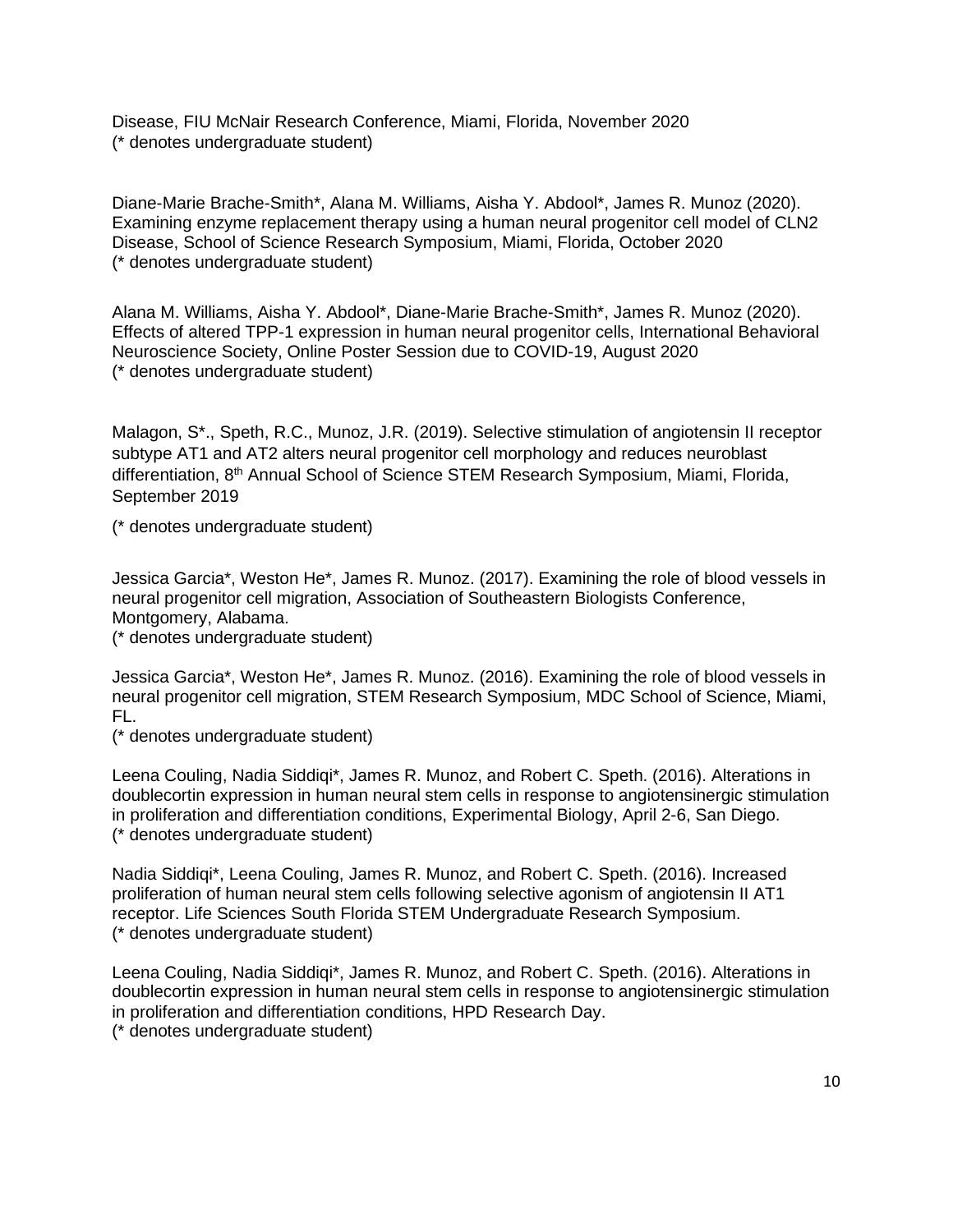Brigitte Blanco\*, Puja Patel\*, Sujay Kamisetty\*, Nadia Siddiqi\*, Malav Trivedi, James R. Munoz, and Robert C. Speth. (2015). Stimulation of AT2 angiotensin II receptor subtype increases neural stem cell proliferation, Society for Neuroscience, October 17-21, Chicago. (\* denotes undergraduate student)

Brigitte Blanco\*, Puja Patel\*, Sujay Kamisetty\*, Nadia Siddiqi\*, Malav Trivedi, James R. Munoz, and Robert C. Speth. (2015). Neural stem cell proliferation, differentiation, and survival in response to AT1 and AT2 angiotensin II receptor-specific agonism, American Junior Academy of Science and AAAS meeting.

(\* denotes undergraduate student)

Zara Khan\* and James R. Munoz. (2015). Examining migration of neural stem cells in the adult Mayan Cichlid brain, FIU McNair Scholars Research Conference. (\* denotes undergraduate student)

Brigitte Blanco\*, Puja Patel\*, Sujay Kamisetty\*, Nadia Siddiqi\*, Malav Trivedi, James R. Munoz, and Robert C. Speth. (2015). Neural stem cell proliferation, differentiation, and survival in response to AT1 and AT2 angiotensin II receptor-specific agonism, SYNAPSE Meeting of the Palm Beach Chapter of Society for Neuroscience, Max Plank Institute. (\* denotes undergraduate student)

Zara Khan\*, Ahmed Ali\*, Jonathan P. Romanes\*, Sameed Ashfaq\*, and James R. Munoz. (2014). Examining migration of neural stem cells in the adult Mayan Cichlid brain, SYNAPSE Meeting of the Palm Beach Chapter of Society for Neuroscience, Florida Atlantic University. (\* denotes undergraduate student)

Zara Khan\*, Ahmed Ali\*, Jonathan P. Romanes\*, Sameed Ashfaq\*, and James R. Munoz. (2014). Examining migration of neural stem cells in the adult Mayan Cichlid brain, Life Sciences South Florida STEM Undergraduate Research Symposium, Miami Dade College. (\* denotes undergraduate student)

Ahmed Ali\*, Sameed Ashfaq\*, William Kotkin\*, Kelsey E. Bragg\*, and James R. Munoz. (2013). Neural stem cells proliferate in vascular niches in the adult Mayan Cichlid brain, Enterprise Development Corporation BioTech: 12<sup>th</sup> Annual Life Science Conference. (\* denotes undergraduate student)

**Publications** (Peer-reviewed journals):

Blanco, B. Couling, L.E., Siddiqi, N., **Munoz, J.R.**, and Speth, R.C. (2016). Alterations in doublecortin expression in human neuronal stem cells in response to angiotensinergic stimulation in proliferation and differentiation conditions. FASEB.

Halassa, M.M., Florian, C., Fellin, T., **Munoz, J.R.**, Abel, T., Frank, M.G., and Haydon, P.G. (2009). Astrocytic modulation of sleep homeostasis and cognitive consequences of sleep loss. Neuron, 61: 1-7.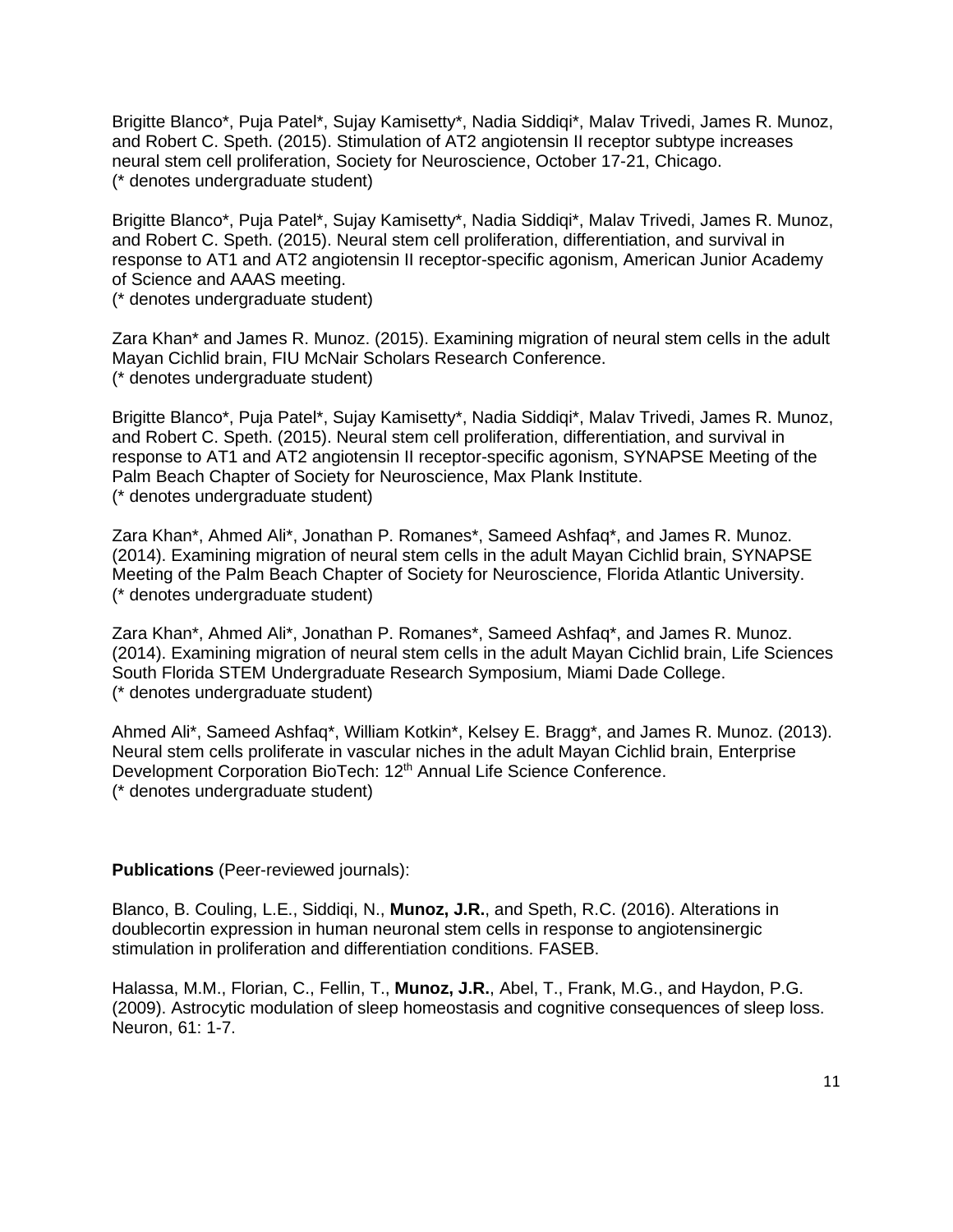Bakondi, B., Shimada, I.S., Perry, A., **Munoz, J.R.**, Ylostalo, J., Howard, A.B., Gregory, C.A., and Spees, J.L. (2009). CD133 identifies a human bone marrow stem/progenitor cell subpopulation with a repertoire of secreted factors that protect against stroke. Molecular Therapy, 17(11): 1938-47.

Wolgin, D.L. and **Munoz, J.R.** (2006). Role of instrumental learning in tolerance to cathinone hypophagia. Behav. Neurosci., 120(2): 362-70.

Lee, R.H., Hsu, S.C., **Munoz, J.**, Jung, J.S., Lee, N.R., Pochampally, R., and Prockop, D.J. (2006). A subset of human rapidly self-renewing marrow stromal cells preferentially engraft in mice. Blood, 107(5): 2153-61.

**Munoz, J.R.**, Stoutenger, B.R., Robinson, A.P., Spees, J.L., and Prockop, D.J. (2005). Human stem/progenitor cells from bone marrow promote neurogenesis of endogenous neural stem cells in the hippocampus of mice. Proc. Natl. Acad. Sci. U S A., 102(50): 18171-76.

Gregory, C.A., Gunn, W.G., Reyes, E., Smolarz, A.J., **Munoz, J.R.**, Spees, J.L., and Prockop, D.J. (2005). How Wnt signaling affects bone repair by mesenchymal stem cells from the bone marrow. Ann. N.Y. Acad. Sci., 1049: 1-10.

Umegaki, H., **Munoz, J.**, Meyer, R.C., Spangler, E.L., Yoshimura, J., Ikari, H., Iguchi, A.l., and Ingram, D.K. (2001). Involvement of dopamine D2 receptor in complex maze learning and acetylcholine release in ventral hippocampus of rats. Neuroscience, 103(1): 27-33.

Kalehua, A.N., Taub, D.D., Baskar, P.V., Hengemihle, J., **Munoz, J.**, Trambadia, M., Speer, D.L., DeSimoni, M.G., and Ingram, D.K. (2000). Aged mice exhibit greater mortality concomitant to increased brain and plasma TNF-alpha levels following intracerebroventricular injection of lipopolysaccharide. Gerontology, 46(3): 115-28.

Luo, Y., Hattori, A., **Munoz, J.**, Qin, Z.H., and Roth, G.S. (1999). Intrastriatal dopamine injection induces apoptosis through oxidation-involved activation of transcription factors AP-1 and NFkappaB in rats. Mol. Pharmacol., 56(2): 254-64.

Hattori, A., Luo, Y., Umegaki, H., **Munoz, J.**, and Roth, G.S. (1998). Intrastriatal injection of dopamine results in DNA damage and apoptosis in rats. Neuroreport, 9(11): 2569-72.